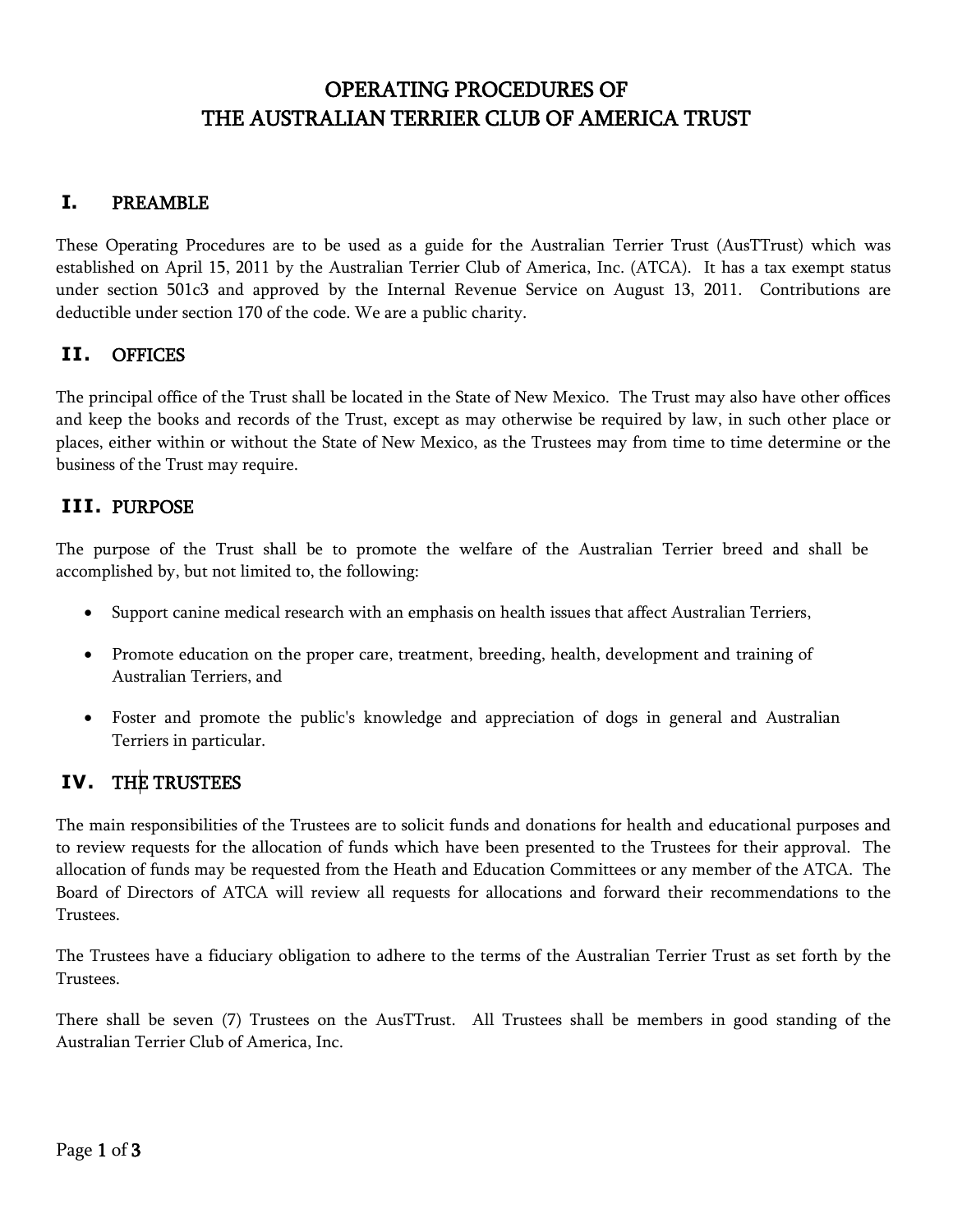Section 1: The seven (7) Trustees shall be established as follows:

Section 1a: Two (2) of the Trustees shall be the ATCA Health Committee Chairman and Public Education Committee Chairman. They shall be a Trustee and will serve during their term in office or committee chairman.

**Section 1b:** Two (2) ATCA Board members will be appointed before January  $15<sup>th</sup>$  each year by the ATCA Board as Trustees. The two ATCA Board Member Trustees will serve during their current term in office. If the Board Member is also either the Health Committee or the Public Education Committee Chairman, they cannot serve as an ATCA Board appointed Trustee. An ATCA Board member Trustee appointment will terminate if he/she no longer holds office. The ATCA Board will appoint a Trustee to fill the vacancy.

Section 1c: Two (2) ATCA Members-at-Large will be elected from the ATCA membership as Trustees. The two ATCA Members-at-Large will be elected concurrently and follow the same procedures as provided by the ATCA bylaws for the Board of Director's election. The ATCA Member-at-Large may not be the Health Committee Chairman, the Public Education Committee Chairman, or a Member of the ATCA Board. An ATCA Member-at-Large may complete their elected term if subsequently elected to the ATCA Board. The ATCA Board will appoint a Trustee to complete the term of the vacating Trustee if a vacancy occurs with the Member-at-Large position.

Section 1d: One (1) Treasurer will be elected from the ATCA membership as Trustee. The Treasurer will be elected concurrently and follow the same procedures as provided by the ATCA bylaws for the Board of Director's election. The Treasurer may also be the Treasurer of ATCA concurrently.

Section 2: Compensation. No compensation shall be paid to any Trustee. However, the Trust may reimburse any Trustee for expenses authorized by the Trustees which were incurred on behalf of the Trust.

Section 3: Resignation. Any Trustee may, by written instrument, signed and acknowledged, resign his or her office. Such notice shall specify the date on which the resignation shall become effective and the ATCA Board will appoint their replacement to complete the term if necessary.

Section 4: The Trustees shall elect a Chairman and Secretary. The Secretary will forward all Trustee Meeting minutes to each Trustee as well as to the ATCA Board. The Trustees will provide a Quarter Report/Article to be published in the ATCA "The Talkabout".

# **V.** MEETINGS OF THE TRUSTEES

Section 1: Annual Meeting. The annual meeting shall be held in conjunction with the Australian Terrier Club of America, Inc. National Specialty Show, if possible, at a place, date and hour designated by the Trustees. This may be one of the Regular Meetings.

Section 2: Regular Meetings. Regular Meetings shall be held quarterly with a schedule established by the Trustees.

Section 3: Special Meetings. In addition to Regular Meetings, there may be Special Meetings by a request of the Chairman acting alone or upon a written request signed by at least three Trustees. The request will state the purpose or purposes of the proposed Special Meeting. Business transacted at any Special Meeting shall be limited to the purpose or purposes set forth in the notice of the meeting. The Secretary shall notify each Trustee not less than ten days before the meeting.